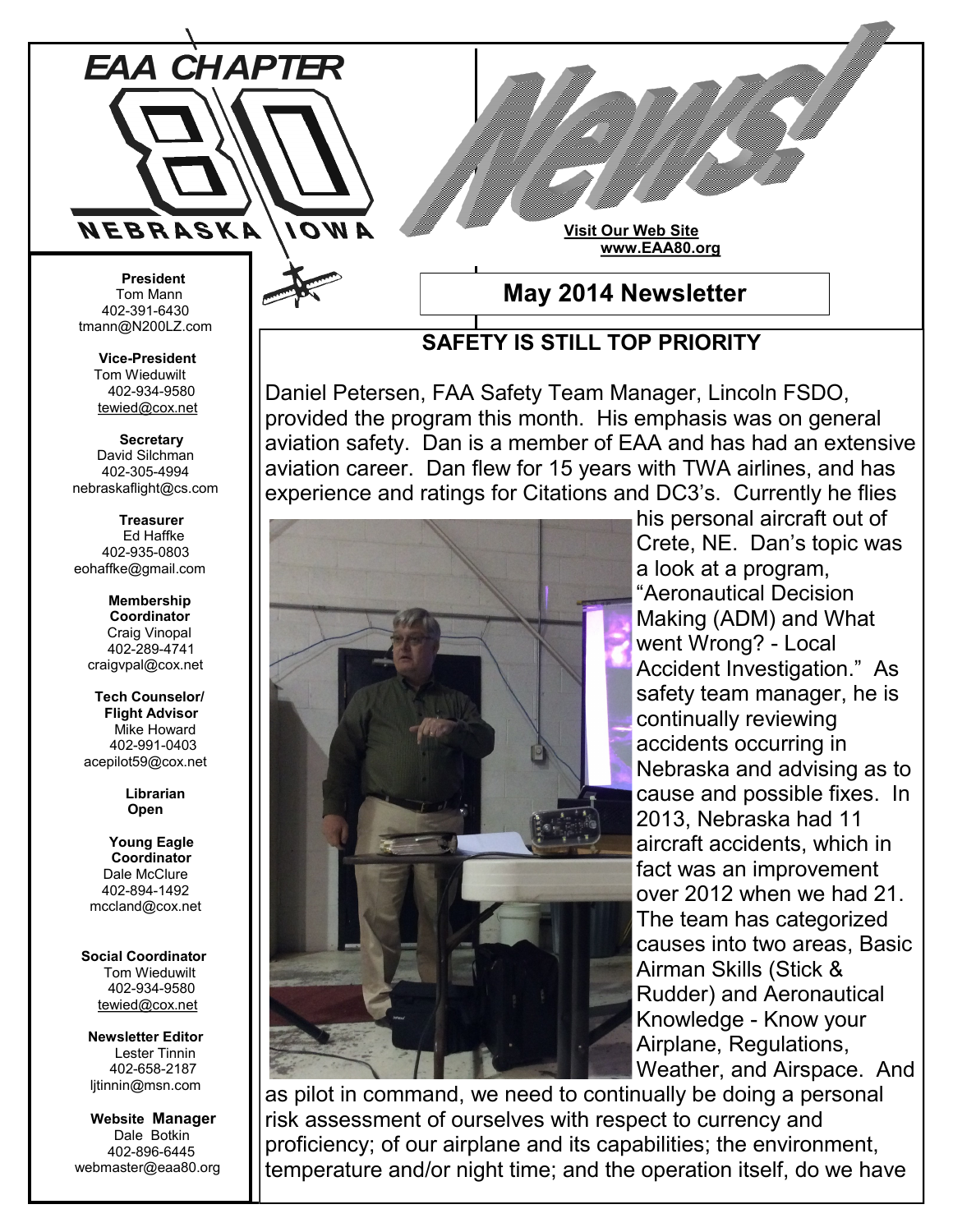| to fly if one or more of the above areas is                                                                                                                                                                              | about the long term potential.                                                                                                                                                                                                                                                                                                                                                             |
|--------------------------------------------------------------------------------------------------------------------------------------------------------------------------------------------------------------------------|--------------------------------------------------------------------------------------------------------------------------------------------------------------------------------------------------------------------------------------------------------------------------------------------------------------------------------------------------------------------------------------------|
| less than you would desire. Dan also<br>referenced the WINGS program and<br>indicated that it is a good way to stay in<br>touch with what is going on in the aviation<br>community and gave a strong                     | <b>Chapter 80 Meeting Minutes</b><br>April 14, 2014                                                                                                                                                                                                                                                                                                                                        |
| recommendation on its usefulness. In one<br>of our newsletters last year, I provided<br>some information on the WINGS program,<br>but here is the URL again if you are<br>interested;                                    | The meeting was called together by President<br>Tom Mann at 19:00 at Hanger One, Millard<br>Airport. There were 31 members present and<br>one guest, Bob Dryer.                                                                                                                                                                                                                            |
| www.faasafety.gov                                                                                                                                                                                                        | A motion was made and the minutes from the<br>previous meeting were approved.                                                                                                                                                                                                                                                                                                              |
| In addition to the Wings program, there is a<br>wealth of information on the website about<br>activities, seminars & webinars, and                                                                                       | <b>Treasurers Report: Report was</b><br>approved as read.                                                                                                                                                                                                                                                                                                                                  |
| classes. Much of it is free.                                                                                                                                                                                             | President's Report: A mail campaign is<br>being planned targeting folks listed as                                                                                                                                                                                                                                                                                                          |
| Additionally, the members and other                                                                                                                                                                                      | pilots in the FAA database to try and<br>increase and promote membership.                                                                                                                                                                                                                                                                                                                  |
|                                                                                                                                                                                                                          | <b>Membership Coordinator: No Report</b><br>$\bullet$                                                                                                                                                                                                                                                                                                                                      |
| viation Accident                                                                                                                                                                                                         | <b>Tool Committee: All tools accounted</b><br>for. The tool list is available on our<br>website. Hanger One is offering to sell us<br>a shear and finger brake. The<br>membership voted on a motion to buy the<br>equipment and it was approved. The new<br>equipment will remain in its current<br>location. It was suggested that we paint<br>"Property of EAA Chapter 80" on the items. |
|                                                                                                                                                                                                                          | <b>Young Eagles:</b> The first event of the<br>$\bullet$<br>year will be this weekend (April 19). There<br>are 15 or 16 kids signed up and additional<br>ground support is needed. Suggestions<br>for advertising outlets would be welcome.                                                                                                                                                |
| aviation enthusiasts were issued an open<br>invitation to join www.meetup.com/Omaha-<br>Area-Aviation, which is a free web based<br>program that allows people with similar<br>interests to organize and meet for events | It was suggested that all members should<br>talk to their friends, colleagues, and any<br>others who are in contact with kids about<br>Young Eagles. Feel free to have them call<br>Lester Tinnin on 402-658-2187.                                                                                                                                                                         |

and activities. Stephen Peters brought the

invite to the club and was very excited

A follow-up on the young eagles item is that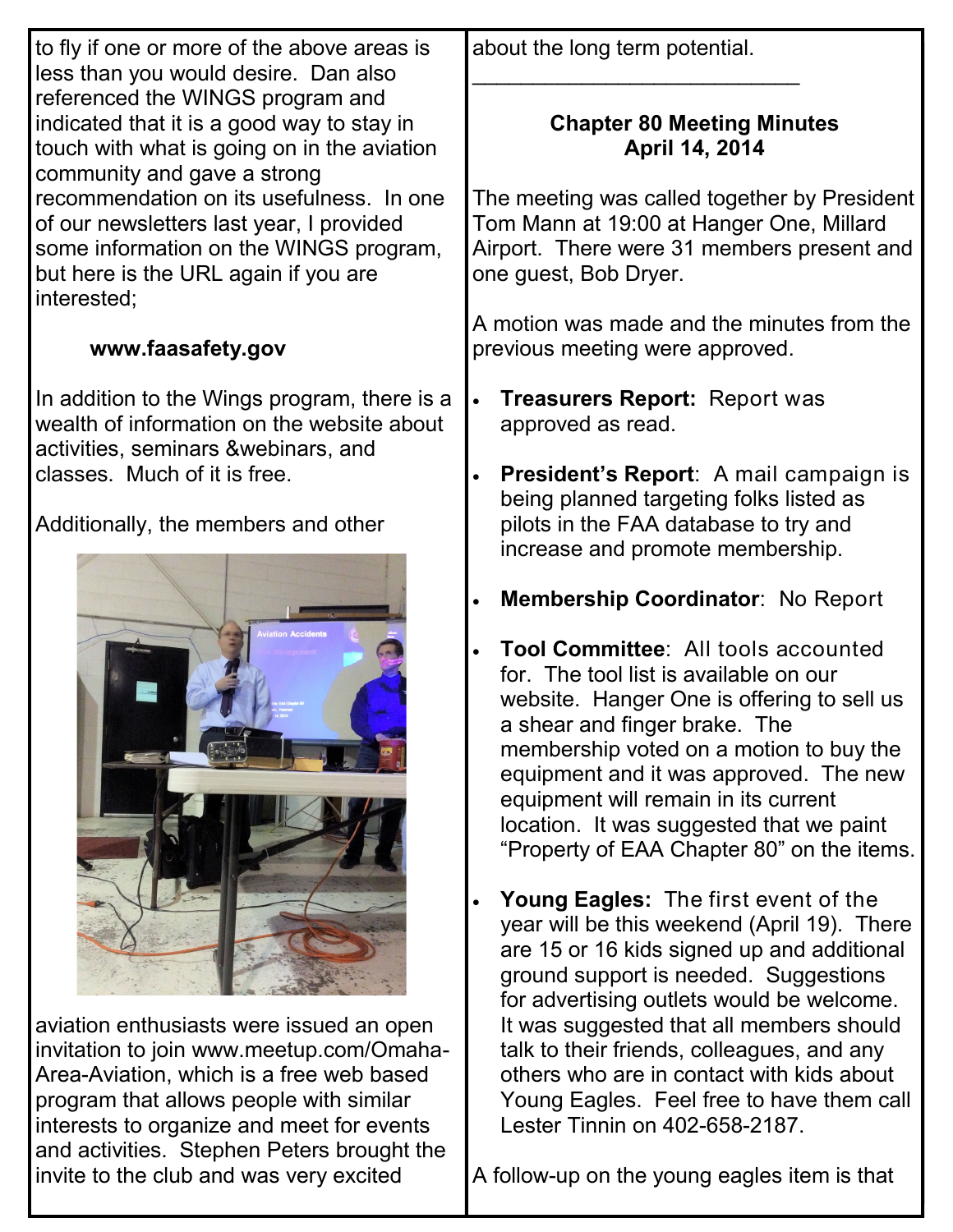we flew 13 kids. Thanks again to the great help I had from the Callahans, Dick Austin, TW, Mike Howard, and the three pilots, Dale McClure, Ron Hefner, and Tom Ostlund. It just won't happen with out this help.

- **Tech Counselor / Fly-Out:** Nothing to report.
- **Flight Advisor:** No report.
- **Social Coordinator:** Christmas Party will be held at Arbor Hall on December 12th, 2014. TW would like suggestions for the event program.
- **Builders Reports:**
- Mike Howards' RV-12 is being painted.
- Chris Halfman's RV-7 is complete from the firewall back.
- Dale Botkin is working on his RV-7.
- TW is working on a Bearhawk. Went to Sun n Fun but they had no Bearhawks there. He is enjoying his class on TIG welding.
- Ted Drefs is building a Zenith 750 Cruiser; completed the horizontal stabilizer and rudder, and the engine is 60% completed.
- Tom Mann reports that his engine is at Central Cylinder and is in the process of getting a stainless steel engine mount.
- **Old Business**: Nothing discussed.
- **New Business:** Awards were presented by President Tom Mann:

Chapter Service Award: Mike Howard Young Eagles Coord: Lester Tinnin Web Editor: Dale Botkin Newsletter Editor: Lester Tinnin Treasurer: Ed Haffke Secretary: Kevin Faris

Doug Humble President: Tom Mann

 **Demonstration:** There was a demonstration of an LED based (Light Emitting Diode) position lights and strobes. LED's us a minute fraction of the electrical power that older systems require and are much more durable.

Meeting Adjourned at 20:12

Website: www.eaa80.org David Silchman, Secretary

## **Great News!**

\_\_\_\_\_\_\_\_\_\_\_\_\_\_\_\_\_\_\_\_\_\_\_\_\_\_\_\_\_

Our very own, Matt Callahan, Bruce and Kathy's son has received news from EAA that he was awarded a full Private Pilot Training scholarship at Tubreaux Aviation in Shreveport, Louisiana.

The scholarship is a start-to-finish training program covering all lessons, requirements, and flight time to earn a private pilot certificate. Tubreaux Aviation's professional instructors will supply the training in Cessna 172 aircraft and Redbird Flight simulators. In addition, transportation to Shreveport and housing are provided for the three to four weeks of training. The goal is to have training and check ride completed prior to EAA AirVentrue Oshkosh 2014.

Matt will graduate from Bellevue West High School on May 22 and will travel to Shreveport in June. In August he will begin pursuing a Bachelor of Science in Aviation, Professional Flight at UNO. This all started in June 2008 when he wanted to go see Aluminum Overcast at Plattsmouth and was introduced to EAA and the Young Eagles program. What a great story. Please share with others the opportunities that exist within the EAA and the Young Eagles program.